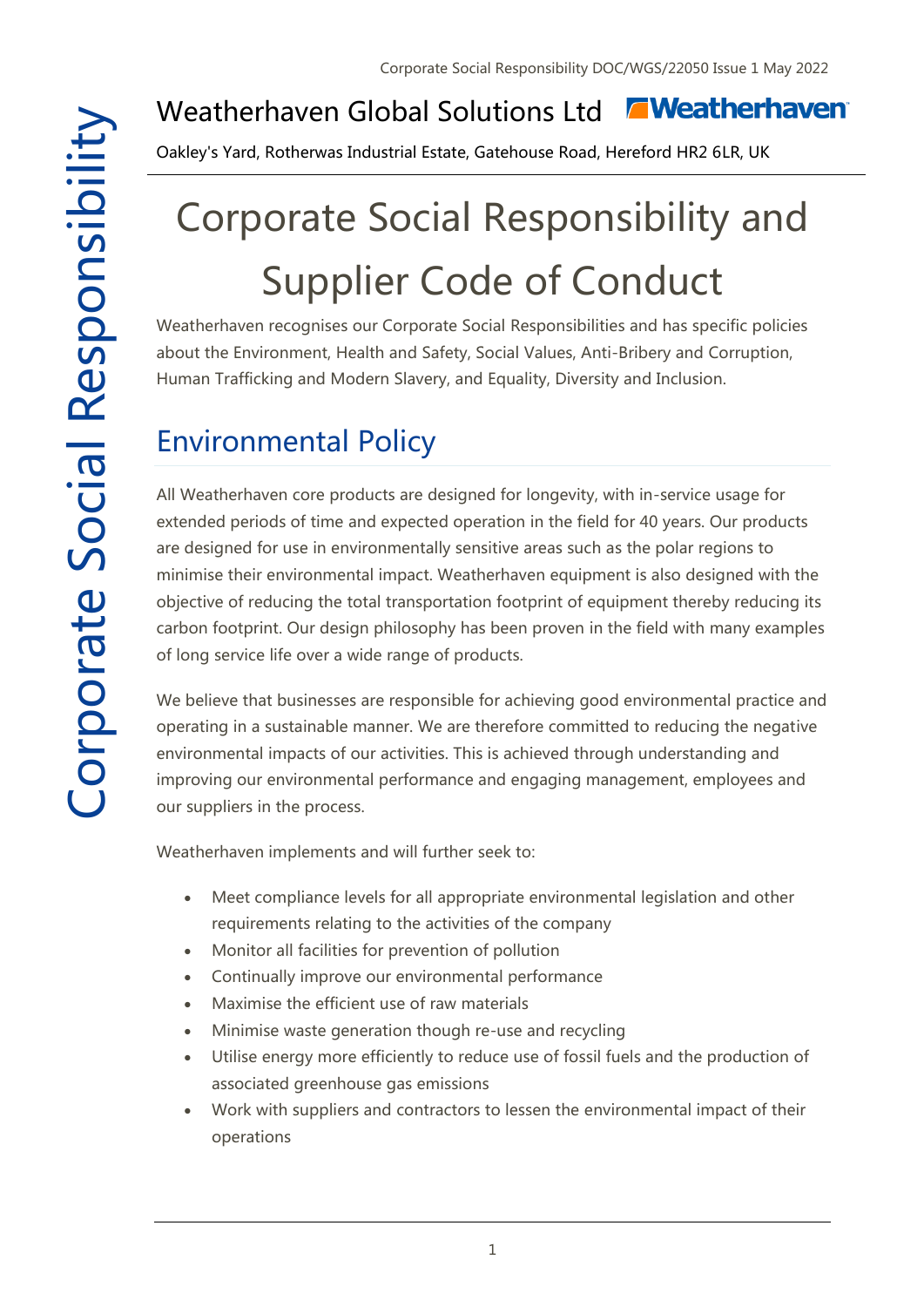### Health And Safety Policy

Weatherhaven recognises its obligations under the Health and Safety at Work Act 1974 to ensure that we:

- Protect the health, safety and welfare of our employees and others who may be affected by our activities
- Meet our responsibilities as an employer to do all that is reasonably practical to prevent accidents, injuries and damage to health

Our policy is to provide and maintain a safe and healthy working environment in our workplace and minimise the risk of accidents through the provision of:

- Safe and hygienic working conditions
- Appropriate equipment and training
- Safe systems of works
- Safe handling and use of substances

It is also our policy to provide adequate control of the health and safety risks arising from our work activities. Weatherhaven will ensure this by providing information, training, and supervision as is needed for this purpose. We also acknowledge responsibility for the health and safety of other persons who may be affected by our work and activities.

It is Weatherhaven policy is to consult with employees on matters affecting their health and safety, and to prevent accidents and cases of work-related ill health. We are committed to the continual improvement of health and safety matters.

# Social Values Policy

Weatherhaven strives to maintain an environment of mutual trust and understanding which provides for the well-being, education, safety, professional development, and empowerment of our employees. We have a company commitment to integrity, respect and fairness which promotes a diverse and inclusive working environment. We encourage and benefit from a diverse range of thinking from employees with varied backgrounds and at different stages in their careers.

We implement and will further seek to:

- Take part in Defence Industry led Webinars to raise awareness and promote ideas
- Support the response to the Covid-19 pandemic through the development of systems for covid-19 medical field hospital isolation facilities and infrastructure
- Assist government and private organisations in the provision of information to inform Covid-19 capacity options and where required support to the swift installation of medical field hospital isolation facilities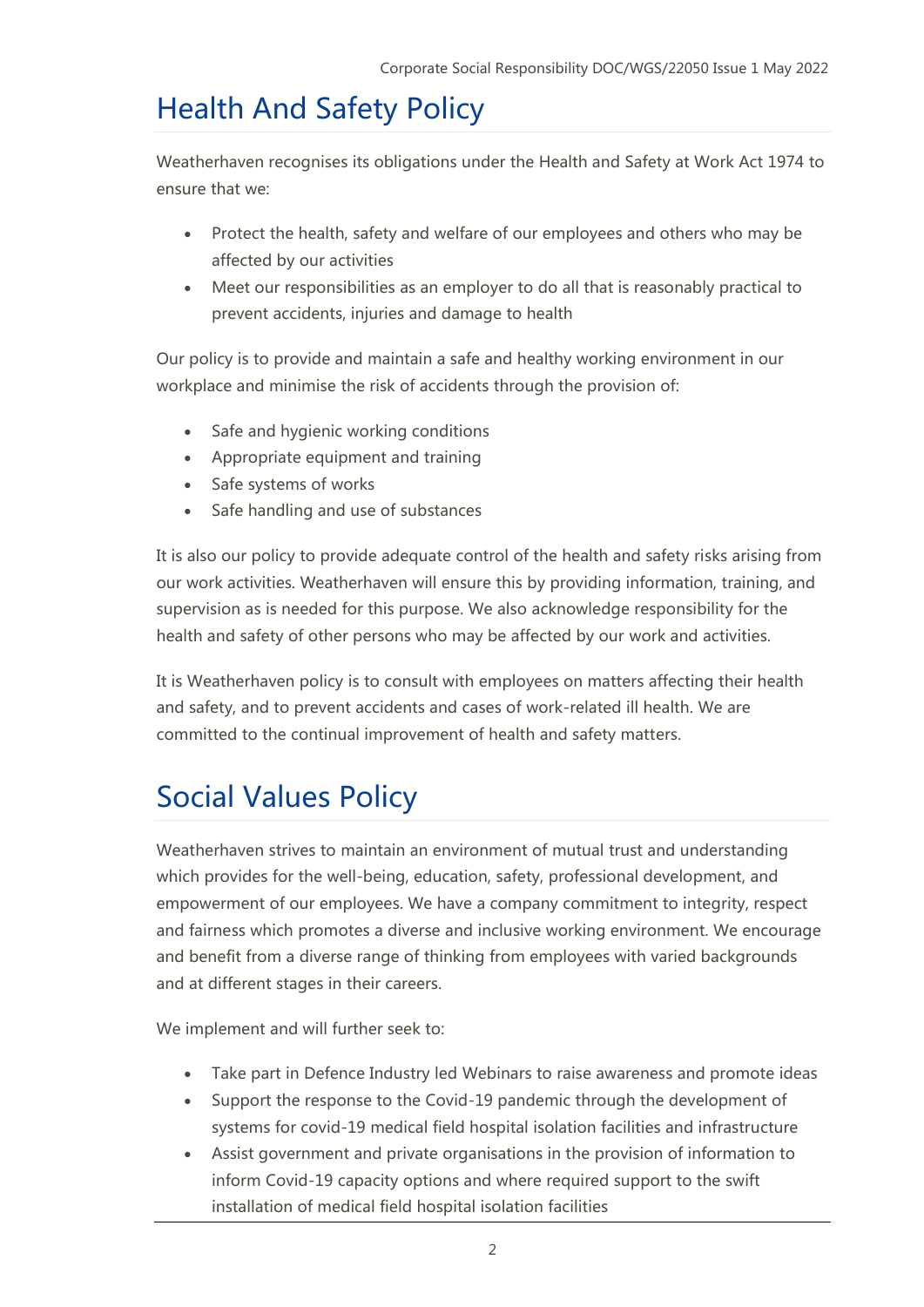- Continue to follow our established environmental policy and procedures
- Ensure we contributes to a 'clean air' environment by reducing emissions associated with the business operations
- Support the local Hereford community through engagement with the new NMITE University business links events and support to local military charities
- Provide opportunities for local SMEs through sourcing of supplies and contractor works
- Provide an environment in which employees and subcontractors benefit from positive mental health and well-being
- Promote engagement in social values through our supply chain
- Contribute to the post-Covid economic and social recovery through the promotion of engineering and where possible the creation of new jobs
- Continue to support initiatives such as the Armed Forces Covenant

#### Anti-Bribery And Corruption Policy

Weatherhaven has strict anti-bribery and corruption ethics in line with the Bribery Act (2010). Our policy on the provision and/or acceptance of corporate hospitality follows the UK government guidelines under the Bribery Act, whereby genuine hospitality and responsible or proportionate business expenditure is allowed.

#### Human Trafficking And Modern Slavery Policy

Weatherhaven is committed to the principles of the Modern Slavery Act 2015 and the abolition of modern slavery and human trafficking violations in our own operations, our supply chain and our products. We have zero tolerance towards slavery and require our supply chain to comply with our values. As part of our efforts to monitor and reduce risk of slavery and human trafficking in our supply chains we are asking our suppliers to sign up to our Code of Conduct.

#### Equality, Diversity And Inclusion Policy

Weatherhaven is committed to encouraging equality, diversity and inclusion among our workforce and eliminating unlawful discrimination. The aim is for our workforce to be truly representative of all sections of society and our customers and for each employee to feel respected and able to give their best. We are also committed against unlawful discrimination of customers or the public.